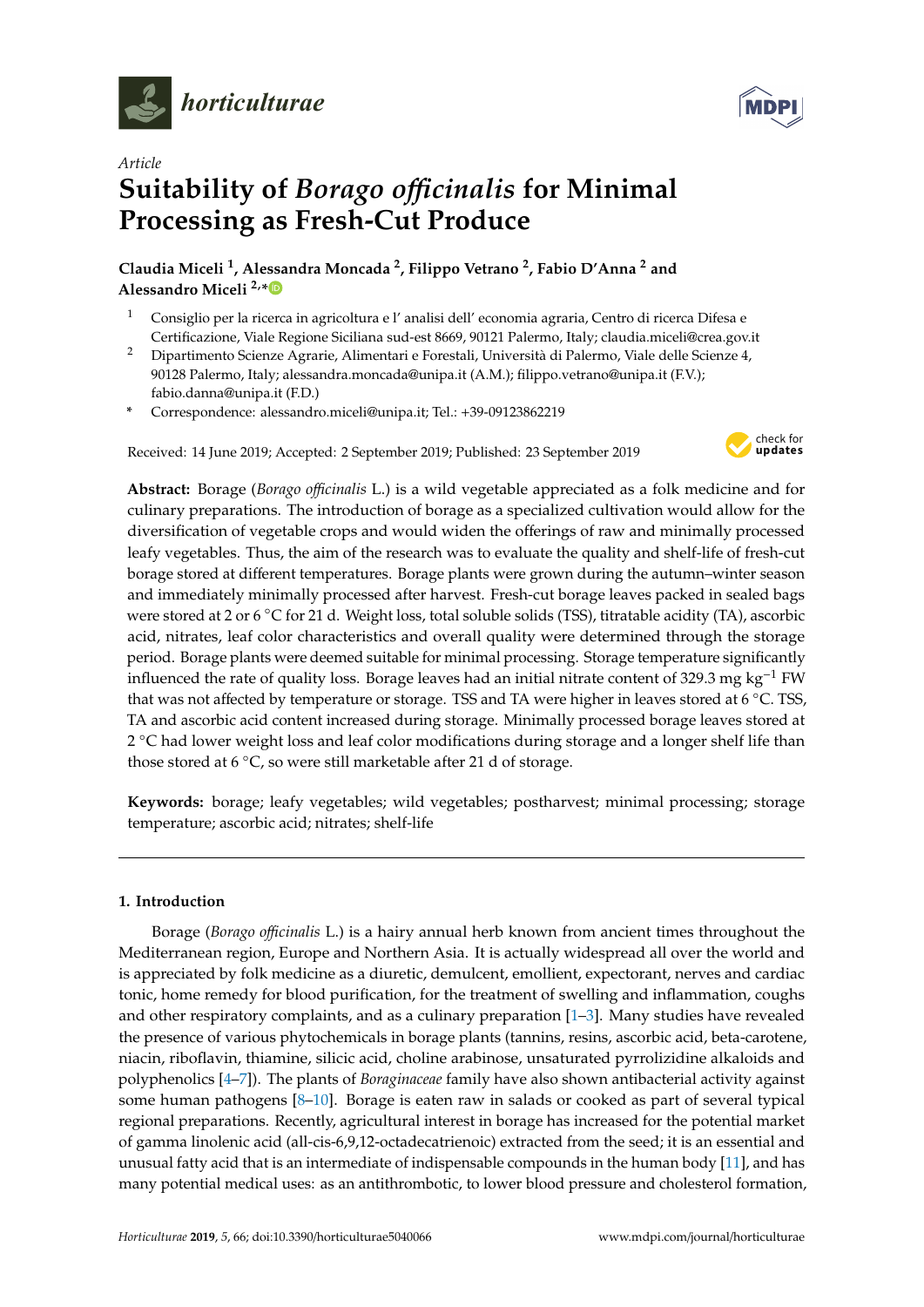for treating atopic eczema [\[12\]](#page-7-6) and for limiting the side effects of diabetes, such as vascular damage, altered platelet function and arteriosclerosis [\[5\]](#page-7-7). For those reasons, borage is mainly cultivated for seed production while cultivation for fresh vegetable production is rather circumscribed, even in those regions where it is commonly used for traditional preparations [\[13\]](#page-7-8). The demand for borage plants is satisfied to a large extent by harvesting the plants that grow wild in various environments, but the morpho-physiological characteristics of this species make it suitable for cultivation as a vegetable. The introduction of borage for specialized cultivation would allow diversification of vegetable crops and widening of the offerings of leafy vegetables. Consumers' needs for varying their vegetable consumption could ensure the easy placement of borage in the market. Moreover, the increasing demand for convenient vegetable foods could promote the spread of this species in the market of ready-to-eat (RTE) products. These are mainly obtained from leafy vegetables which undergo minimal processing, packaging and storage under refrigeration. Minimally processed vegetables have a faster decay than raw vegetables due to wounding and mechanical stresses associated with processing, which might determine physical and physiological changes affecting produce shelf life and quality. These impacts may affect sensory qualities, including appearance, texture and flavor (taste and aroma) [\[14\]](#page-7-9) and make RTE vegetables highly perishable. The shelf life of leafy vegetables under cold storage conditions is usually no longer than 7–10 d [\[15,](#page-7-10)[16\]](#page-7-11). Minimally processed vegetables are likely to support the growth of pathogenic micro-organisms or the formation of toxins, hence must not be held at temperatures that might result in a risk to health and the cold chain is not to be interrupted [\[17\]](#page-7-12). Leafy vegetables benefit from low temperatures during postharvest and storage; chilling injuries can appear only if susceptible vegetables are stored for long time near or below 0 ◦C. Minimally processed vegetables are usually stored, transported and sold at temperatures between 2 and 8 ◦C (usually 4–5 °C), because temperatures near 0 °C can be harmful to many products and the maximum storage temperature must be below 8 °C according to Italian Regulation number 77/2011 and Italian Ministerial Decree number 3746/2014 [\[18\]](#page-7-13). The expiration date of RTE vegetable products or salads usually established by manufacturers falls between 7 and 14 d from processing, depending on the type of fresh produce [\[19\]](#page-7-14).

There is still little information on the suitability of borage for minimal processing as a ready to eat vegetable and on its response to cold storage. Therefore, the aim of this research was to evaluate the quality and shelf-life of fresh-cut borage during storage at different cold temperatures.

#### **2. Materials and Methods**

The research was carried out in the experimental farm of the Department of Agricultural, Food and Forest Sciences (SAAF—University of Palermo, Italy) (Istituto Agrario Castelnuovo, 38°9'23'' N 13°19'58" E; altitude 48 m) from October 2016 to March 2017. Seeds of borage accessions from a wild germplasm collection from different Sicilian locations were sown in polystyrene trays (84 holes) filled with a commercial substrate (SER CA-V7 Special semine, Vigorplant Italia srl, Fombio, Italy) and plantlets were grown in an unheated greenhouse until they had 3 or 4 true leaves and were ready for transplant. On 5 November 2016, seedlings were transplanted into open-air field plots in bare soil (8 plants m<sup>-2</sup>). Before transplanting, fertilizer was applied (70 kg ha<sup>-1</sup> of N, P<sub>2</sub>O<sub>5</sub> and K<sub>2</sub>O) and incorporated into the soil. Irrigation water was supplied only by rainfall. During plant growth, weeds were controlled by conventional cultivation until borage plants covered the soil. When axillary buds initiated shoots (20 February 2017), plants were harvested by cutting the entire aboveground part of the plant at the base. After harvest, plants were directly transported to the laboratory and immediately processed. Leaves were separated from the stalks with their entire petiole and those with defects such as yellowing, bruising, or decay were discarded. Then, they were washed several times with cold tap water until soil particles were completely removed, immersed in chlorinated water (50 ppm) for 5 min, rinsed to lower the free chlorine, and finally centrifuged for 1 min using a handheld salad spinner to remove excess water. Then, they were packed as described below. At the end of processing, the yield of minimally-processed product was calculated.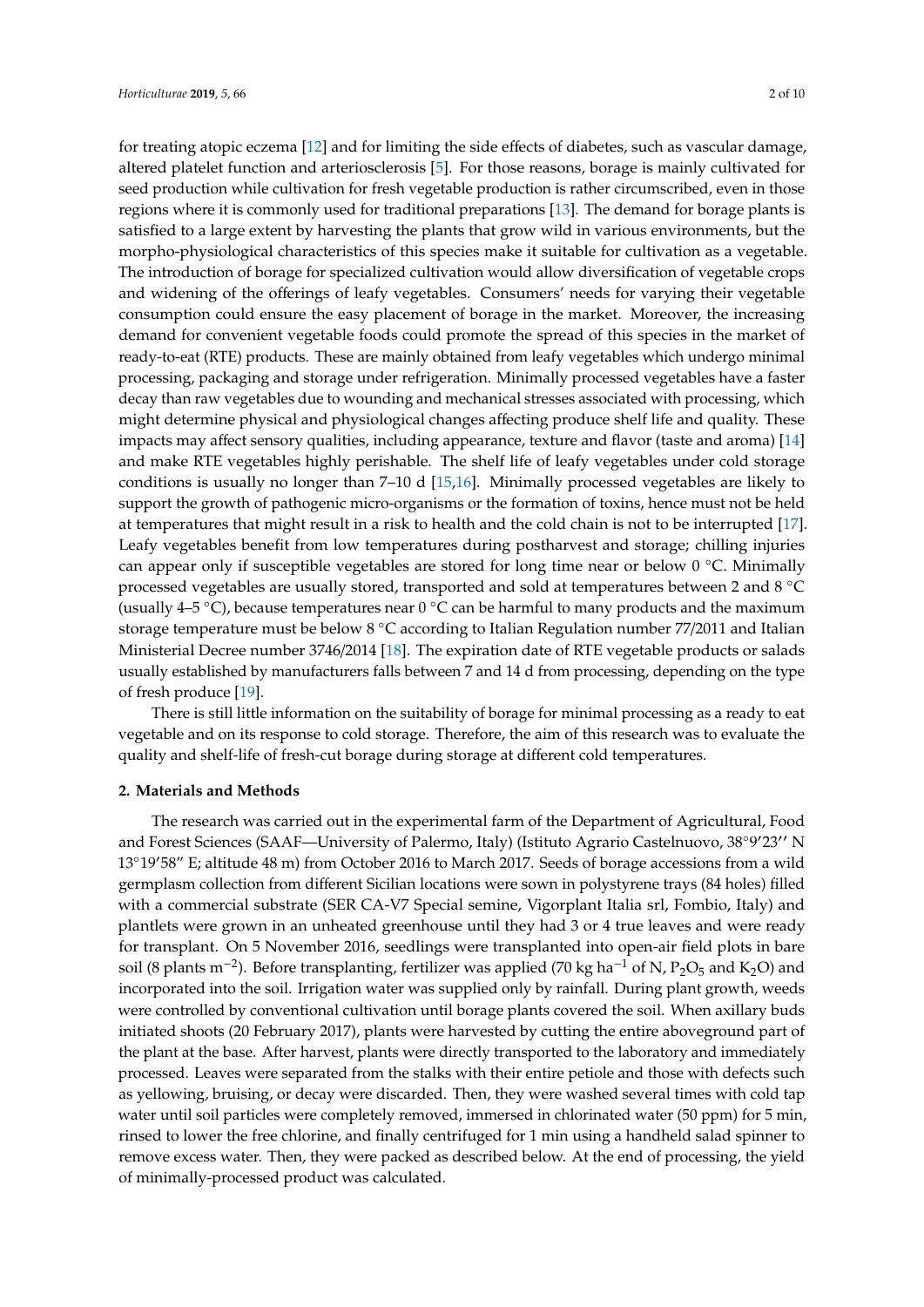Samples of 200 g were packed in sealed bags of multilayer low-density polyethylene (0.023 mm thick) and stored up to 21 d at 2  $°C$  (12 samples) or 6  $°C$  (12 samples). Soon after packaging and after 7, 14 and 21 d of cold storage, 3 randomly selected samples from each storage temperature were evaluated to test the effects of cold storage on the physico-chemical characteristics (weight loss, leaf color, total soluble solids, titratable acidity, nitrate and ascorbic acid content) and on the overall quality of minimally processed borage leaves. All the samples were weighed soon after processing and at each sampling date in order to evaluate the weight loss (g  $100 g^{-1}$  of initial fresh weight). Leaf color was determined with a colorimeter (Chroma Meter CR-400C, Minolta corporation, Ltd., Osaka, Japan). The CIELAB parameters  $L^*$ , a<sup>\*</sup> and  $b^*$  were measured on two points of photosynthetic tissue of the upper side of ten, randomly selected, leaves for each sample at each storage temperature. Chroma (C\*) and hue angle (h°) were calculated as  $C^* = (a^{*2} + b^{*2})^{1/2}$  and h° = 180° + arctan (b\*/a\*) [\[20\]](#page-7-15). Total color difference ( $\Delta E$ ) was also calculated at each sampling date as  $\Delta E = [(L^* - L^*_{0}) + (a^* - a^*_{0}) + (b^* - b^*_{0})]^{1/2}$ , where  $L_{0}^{*}$ , a $_{0}^{*}$  and  $b_{0}^{*}$  were the control values at the beginning of storage (T<sub>0</sub>). The overall sensory quality (OQ) was evaluated by an informal panel made of 9 people (5 men and 4 women, aged 25–55). The panel was trained to identify sensory properties of borage leaves and used a 1 to 5 scale, with 5 = excellent or having a freshly harvested appearance and full sensory acceptability (e.g., no yellowing or browning, free from any defects and decay, with no undesired odors or softening),  $3 = \frac{\text{fair}}{\text{still}}$ acceptable and marketable (e.g., presence of minor defects or moderated color alteration, very limited softening or off odors), and 1 = poor/unmarketable, with great color alteration, and major defects (off odors) or decay symptoms (softening or tissue breakup). Samples of 30 g were then homogenized with H<sub>2</sub>O (1:1 w/v); the water extracts were centrifuged at 3500 rpm for 10 min and the supernatants were used to determine total soluble solids (TSS), titratable acidity (TA), nitrate and ascorbic acid content. Ascorbic acid (mg 100  $g^{-1}$  fresh weight (FW)) and nitrate contents (mg kg<sup>-1</sup> FW) were determined reflectometrically using a Reflectometer RQflex10 Reflectoquant and the Reflectoquant ascorbic acid and nitrate test strips (Merck, Germany) (procedures described in article 1.16981.0001 and 1.16971.0001 by Merck (http://[www.merckmillipore.com](http://www.merckmillipore.com/chemicals/)/chemicals/)). TSS (◦Brix) were determined using a digital refractometer (MTD-045nD, Three-In-One Enterprises Co. Ltd., Taiwan). Titratable acidity (TA) was determined by titration of 10 mL of water extract with 0.1 M NaOH up to pH 8.1 and expressed as mg of citric acid for 100 g of fresh weight (FW).

A completely randomized design with three replicates per treatment was performed. To determine the effect of storage time and storage temperature, a two-way ANOVA was performed using SPSS version 13.0 (SPSS Inc., Chicago, IL, USA) statistical software. Mean values were compared by the least significant differences test at *P* = 0.05 to identify significant differences among treatments and significant interactions between factors.

### **3. Results and Discussion**

Borage leaves with no defects were separated from the stalks, washed, centrifuged and packed; at the end of this production process, the yield of minimally processed product was about 40% of the processed plants and corresponded to 1.01 kg m<sup>-2</sup> of fresh-cut borage leaves (126.3 g plant<sup>-1</sup>).

After harvest, vegetables undergo a natural weight loss due to transpiration and evaporation from cut zones, especially in minimally processed leafy vegetables that have a high surface area/volume ratio [\[21,](#page-7-16)[22\]](#page-7-17). Water loss during storage could determine sensory and appearance alteration and quality degradation, resulting in a loss of commercial value or even marketability [\[23\]](#page-7-18). Minimally processed borage samples stored at 2 and 6 °C showed different trends in weight loss during storage (Table [1;](#page-3-0) Figure [1\)](#page-3-1).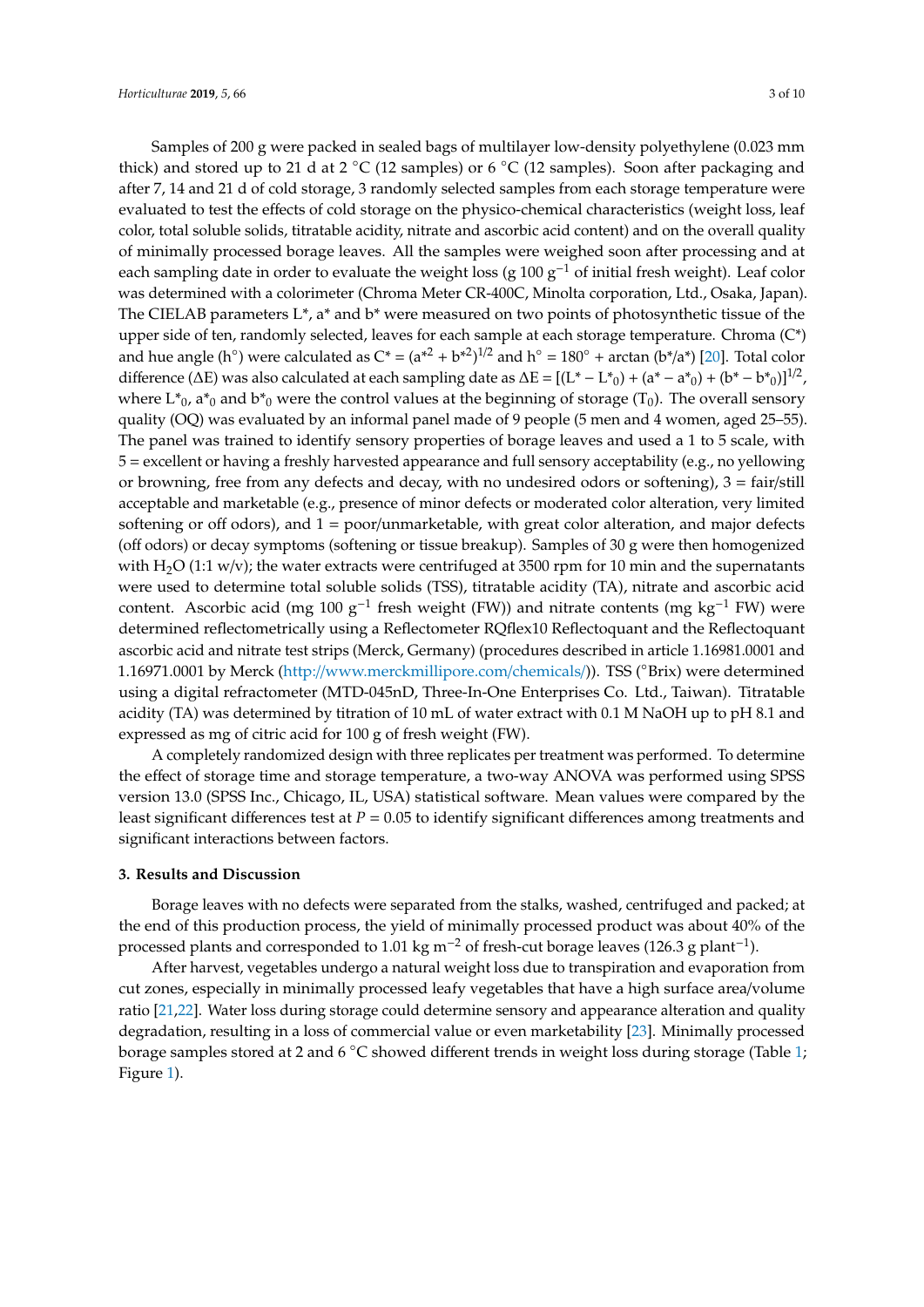| <b>Source of Variance</b><br>Temperature |                | <b>Weight Loss</b> | <b>TSS</b>       | $TA^z$               | $N-NO_3$       | Ascorbic Acid<br>$(mg 100 g^{-1} FW)$ |  |
|------------------------------------------|----------------|--------------------|------------------|----------------------|----------------|---------------------------------------|--|
|                                          |                | $(g 100 g^{-1})$   | $(^{\circ}Brix)$ | $(mg 100 g^{-1} FW)$ | $(mg kg-1 FW)$ |                                       |  |
|                                          |                |                    |                  |                      |                |                                       |  |
| $2^{\circ}C$                             |                | 1.4 <sup>y</sup>   | $4.6b$ y         | 213.1b               | 343.3          | 93.7                                  |  |
| $6^{\circ}$ C                            |                | 3.1                | 4.8a             | 229.6a               | 337.4          | 97.5                                  |  |
| Storage time                             |                |                    |                  |                      |                |                                       |  |
| 0 d                                      |                |                    | 4.2 <sub>b</sub> | 183.2c               | 329.3          | 59.5c                                 |  |
| 7 d                                      |                | 1.5                | 4.6ab            | 209.0b               | 329.5          | 98.8b                                 |  |
| 14 d                                     |                | 2.5                | 4.9a             | 253.6a               | 326.0          | 100.3b                                |  |
| 21 d                                     |                | 2.8                | 5.0a             | 239.5a               | 376.5          | 123.8a                                |  |
| Temperature x Storage                    |                |                    |                  |                      |                |                                       |  |
| $2^{\circ}C$                             | 0 <sub>d</sub> |                    | 4.2              | 183.2                | 329.3          | 59.5                                  |  |
|                                          | 7 d            | 0.8c               | 4.5              | 197.3                | 340.7          | 98.3                                  |  |
|                                          | 14 d           | 1.6 <sub>b</sub>   | 4.7              | 251.6                | 308.0          | 99.0                                  |  |
|                                          | 21 d           | 1.8b               | 4.8              | 258.4                | 395.0          | 117.8                                 |  |
| $6^{\circ}C$                             | 0 <sub>d</sub> |                    | 4.2              | 183.2                | 329.3          | 59.5                                  |  |
|                                          | 7 d            | 2.2 <sub>b</sub>   | 4.7              | 220.7                | 318.3          | 99.2                                  |  |
|                                          | 14 d           | 3.4a               | 5.1              | 253.6                | 344.0          | 101.6                                 |  |
|                                          | 21d            | 3.8a               | 5.2              | 260.7                | 358.0          | 129.8                                 |  |
| Significance                             |                |                    |                  |                      |                |                                       |  |
| Temperature                              |                | $*** X$            | $\ast$           | ×.<br>ns             |                | ns                                    |  |
| Storage                                  |                | ***                | $**$             | $***$                | ns             | $**$                                  |  |
| Temperature x Storage                    |                | *                  | ns               | ns                   | ns             | ns                                    |  |

<span id="page-3-0"></span>

| Table 1. Effect of temperature and time of storage on weight loss, total soluble solids (TSS), titratable |
|-----------------------------------------------------------------------------------------------------------|
| acidity (TA), and ascorbic acid and nitrate content of minimally processed borage leaves.                 |

 $\frac{18}{\frac{20}{\pi}}$  Titratable acidity expressed as citric acid. <sup>y</sup> Each value is the mean of three replicated samples of 200 g each. For riduable actury expressed as cline actu. Then winder is the mean or three replicated samples of 200 g cach. To<br>each factor, values in a column followed by the same letter are not significantly different, according to LSD t  $P = 0.05$ .  $\frac{x}{2}$  Significance: ns = not significant;  $\frac{x}{2}$  = significant at  $P < 0.05$ ;  $\frac{x}{2}$  = significant at  $P < 0.01$ ;  $\frac{x}{2}$  = significant at  $P<0.001.$  $r < 0.001$ .

<span id="page-3-1"></span>

Figure 1. Influence of temperature and time of storage on weight loss of minimally processed borage leaves.

Weight loss increased significantly until 14 d of storage at both temperatures, with no further significant loss until the end of the experiment (Figure [1\)](#page-3-1). The weight loss after 21 d at the highest temperature of storage (6 °C) was almost twice that of samples stored at 2 °C (3.8 g and 1.8 100  $g^{-1}$ , respectively). Maximum acceptable weight losses that do not compromise marketability may vary among vegetables; lettuce and other leafy vegetables become unmarketable when weight loss is higher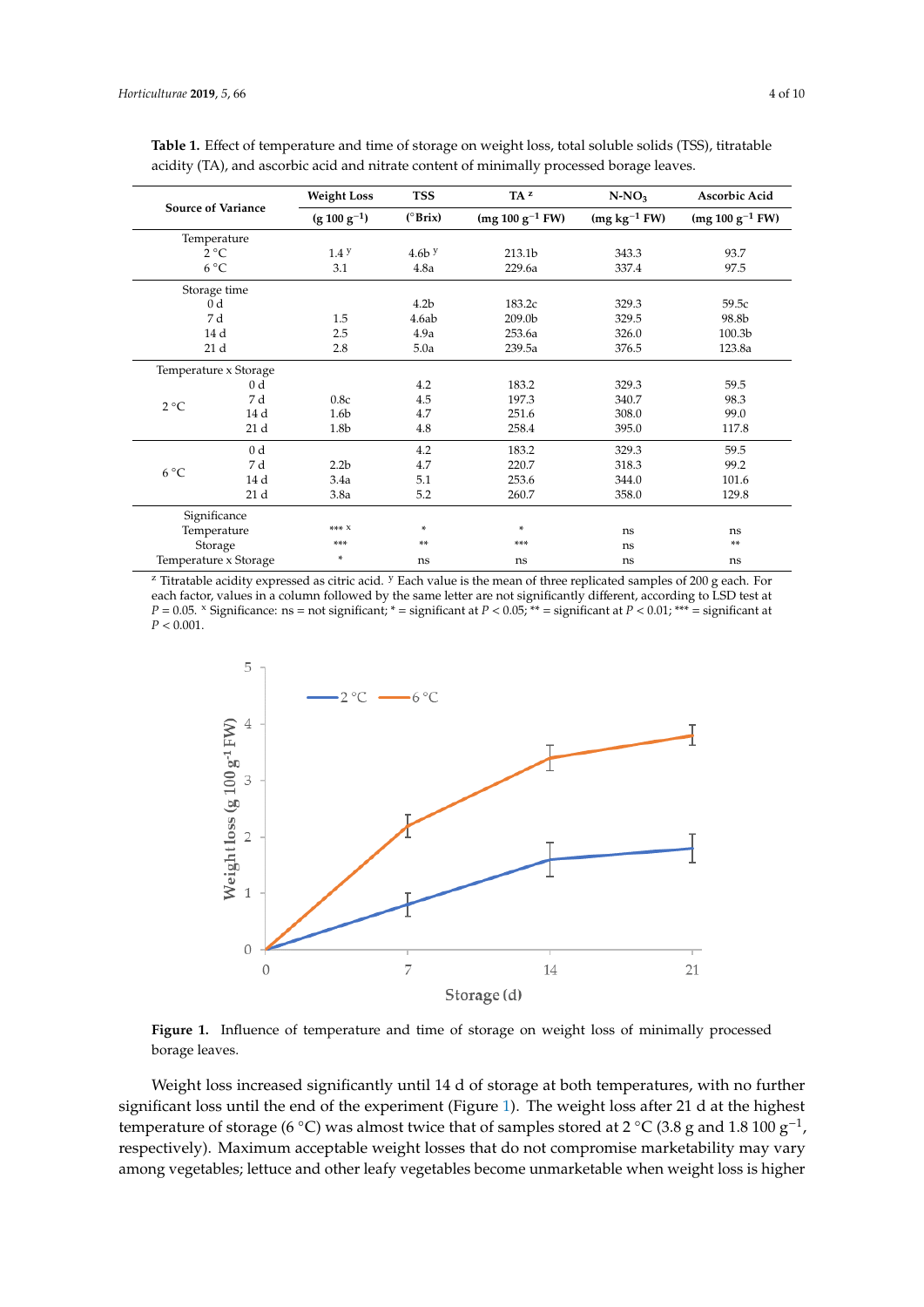than 4–6% [\[24\]](#page-7-19). Borage leaves did not exceed this threshold during the experiment and remained well below it when stored at 2 °C.

Weight loss of leafy vegetables can be attributed to evaporation of a moisture layer that persists on the leaf surface after washing, as well as to leakage of cellular fluids from damaged tissues and to an increase of permeability of cell membranes enhanced by ethylene [\[25,](#page-7-20)[26\]](#page-8-0). The weight loss recorded during storage could be not directly linked with water loss, but can be due also to respiration that degrades carbohydrate reserves. The mechanical damages that leaves may suffer during minimal processing can increase respiratory activity and stimulate ethylene production. In turn, food reserves (sugars) are transformed to organic acids and to other simple carbon compounds. Thus, weight loss during storage in high RH conditions could be due also to consumption of constituents through metabolic processes [\[25,](#page-7-20)[26\]](#page-8-0).

Increased metabolic activity of borage leaves during cold storage was evident from the increase in TSS and TA (Table [1\)](#page-3-0). The increase of TSS was greater at 6 ◦C and could be ascribed to hydrolysis of starch and other reserve sugars. Titratable acidity also increased during storage (+41,7% after 21 d) and was significantly higher in borage leaves stored at 6 °C. Other authors have found similar increases in TA during cold storage of minimally processed cauliflower, red chicory and escarole [\[27](#page-8-1)[–30\]](#page-8-2). Among the organic acids in borage leaves, ascorbic acid also increased significantly during cold storage from 59.5 mg 100 g−<sup>1</sup> fresh weight (FW) (0 d) to 123.8 mg 100 g−<sup>1</sup> FW (21 d) (Table [1\)](#page-3-0). The content of ascorbic acid in vegetables is often related to their antioxidant and nutritional value, as over 90% of vitamin C in the human diet comes from vegetables. This organic acid is considered a very labile compound that can give a sensitive indication of product degradation when its content during storage is monitored. From our results, the content of ascorbic acid in minimally processed borage leaves was positively influenced by cold storage and was only minimally affected by weight loss. Ascorbic acid can quickly deteriorate during the postharvest and storage of vegetables at ambient temperature, but its losses can be strongly reduced, and its content can even increase in cold-stored vegetables packed in sealed bags. Increases of ascorbic acid content during the initial days of cold storage were also reported for broccoli [\[31](#page-8-3)[,32\]](#page-8-4), green asparagus [\[33\]](#page-8-5), carrots [\[34\]](#page-8-6), Swiss chard [\[35\]](#page-8-7) and rocket [\[36\]](#page-8-8), and could be ascribed to a physicochemical change or to an unidentified enzyme that regenerates ascorbic acid [\[32\]](#page-8-4).

The presence of great amounts of nitrates in leafy vegetables can be harmful for human health, thus their levels affect the nutritional quality of the product [\[37\]](#page-8-9). Minimally processed borage leaves showed an average initial content of 329.3 mg kg<sup>-1</sup> FW of nitrates; hence, it can be classified among vegetables with low contents of nitrates (200–500 mg kg<sup>-1</sup> FW) [\[38\]](#page-8-10). Nitrate content was not affected by storage, with an average content at the end of the trial of 376.5 mg kg−<sup>1</sup> FW on average (Table [1\)](#page-3-0).

Color is of paramount importance for assessing the quality of a ready to eat product, as it can strongly affect the visual appearance of the product, has a direct effect on attractiveness to consumers [\[39\]](#page-8-11), and may also influence the consumer's perception of the sensory quality. Color changes may be determined by preharvest [\[34,](#page-8-6)[40](#page-8-12)[,41\]](#page-8-13) or postharvest [\[27](#page-8-1)[–29](#page-8-14)[,36](#page-8-8)[,42\]](#page-8-15) factors. Leafy vegetables may suffer color variations mainly due to chlorophyll degradation and browning caused by processing or storage conditions. These modifications may determine the loss of marketability even before physico-chemical and microbiological decay occurs [\[34\]](#page-8-6). Color was measured by means of a colorimeter that recorded L\* (brightness), a\* (blue/yellow) and b\* (red/green) values, which were used to calculate Chroma, hue angle and total color difference (∆E) (Table [2\)](#page-5-0).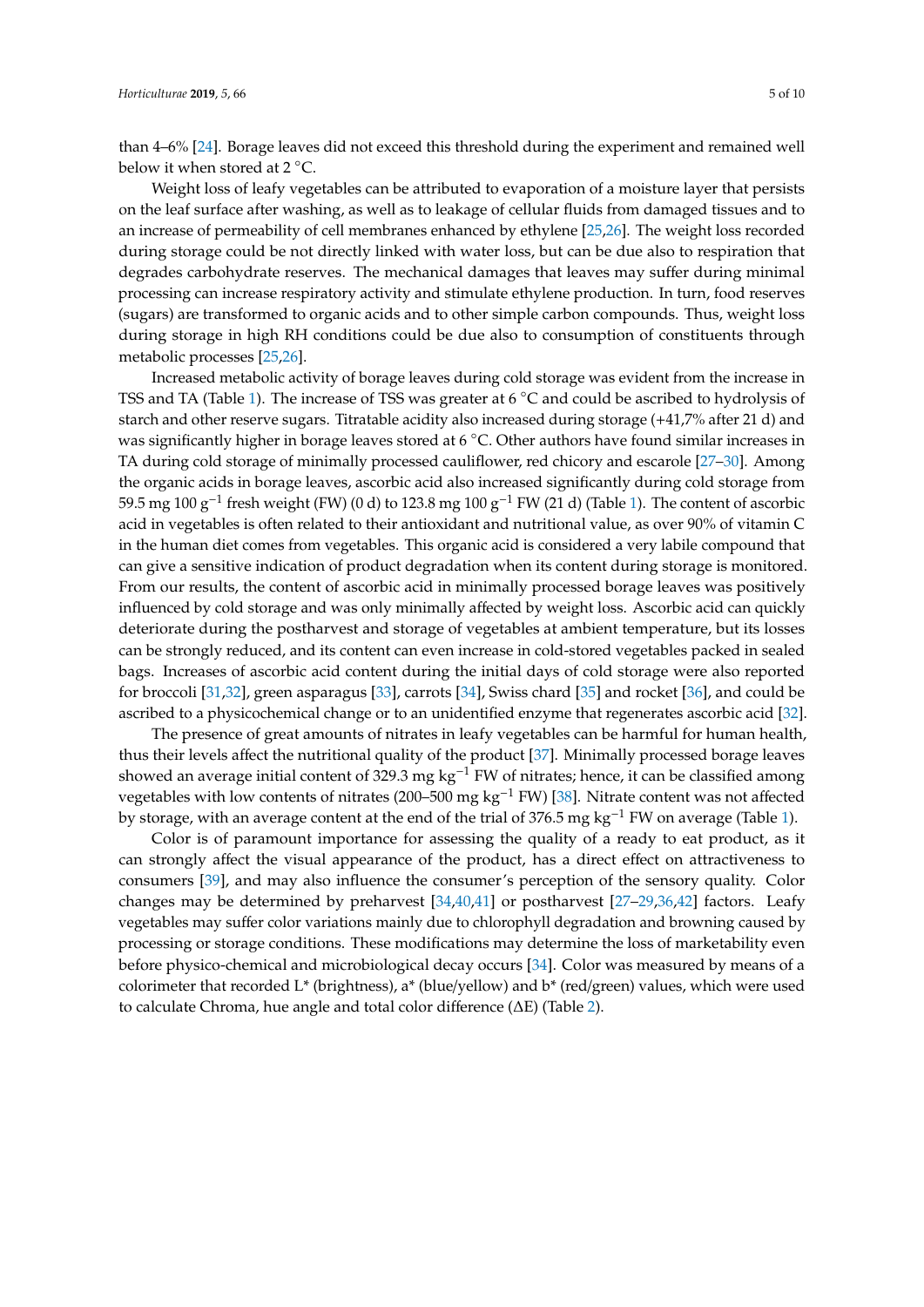| <b>Source of Variance</b> |                 | $L^*$             | $a^*$     | $\mathbf{b}^*$    | Chroma            | $Hue^{\circ}$ | $\Delta E$       | OQ               |  |  |
|---------------------------|-----------------|-------------------|-----------|-------------------|-------------------|---------------|------------------|------------------|--|--|
| Temperature               |                 |                   |           |                   |                   |               |                  |                  |  |  |
| $2^{\circ}C$              |                 | 38.9 <sup>z</sup> | $-14.3$   | 18.3              | 23.3              | 128.4         | 5.5              | 4.4              |  |  |
| $6^{\circ}C$              |                 | 40.3              | $-15.0$   | 20.1              | 25.1              | 127.3         | 7.7              | 3.9              |  |  |
| Storage time              |                 |                   |           |                   |                   |               |                  |                  |  |  |
| 0 <sub>d</sub>            |                 |                   | $-14.3$   | 18.0              | 23.0              | 128.6         |                  | 5.0              |  |  |
| 7 d                       |                 | 39.0              | $-13.9$   | 16.9              | 21.9              | 129.6         | 4.9              | 4.8              |  |  |
| 14d                       |                 | 41.0              | $-14.9$   | 19.9              | 24.9              | 127.2         | 6.5              | 3.8              |  |  |
| 21 <sub>d</sub>           |                 | 42.6              | $-15.5$   | 22.1              | 27.1              | 126.0         | 8.5              | 2.8              |  |  |
| Temperature x             |                 |                   |           |                   |                   |               |                  |                  |  |  |
| Storage                   |                 |                   |           |                   |                   |               |                  |                  |  |  |
| $2^{\circ}C$              | 0 <sub>d</sub>  | 36.0d             | $-14.3ab$ | 18.0cd            | 23.0cd            | 128.6ab       |                  | 5.0a             |  |  |
|                           | 7 d             | 38.5c             | $-13.4a$  | 16.3d             | 21.1 <sub>d</sub> | 129.7a        | 4.8c             | 4.8ab            |  |  |
|                           | 14d             | 39.7c             | $-14.6b$  | 18.7c             | 23.7c             | 128.1b        | 5.2c             | 4.3 <sub>b</sub> |  |  |
|                           | 21 <sub>d</sub> | 41.5b             | $-14.9b$  | 20.3bc            | 25.3bc            | 127.2c        | 6.6bc            | 3.3c             |  |  |
| $6^{\circ}$ C             | 0 <sub>d</sub>  | 36.0d             | $-14.3ab$ | 18.0cd            | 23.0cd            | 128.6ab       |                  | 5.0a             |  |  |
|                           | 7 d             | 39.4c             | $-14.3ab$ | 17.5cd            | 22.6cd            | 129.5ab       | 5.1c             | 4.8ab            |  |  |
|                           | 14d             | 42.2ab            | $-15.2b$  | 21.0 <sub>b</sub> | 26.0 <sub>b</sub> | 126.3bc       | 7.7 <sub>b</sub> | 3.3c             |  |  |
|                           | 21 <sub>d</sub> | 43.7a             | $-16.1c$  | 23.9a             | 28.9a             | 124.7d        | 10.3a            | 2.3d             |  |  |
| Significance <sup>x</sup> |                 |                   |           |                   |                   |               |                  |                  |  |  |
| Temperature               |                 | ***               | ***       | ***               | ***               | ***           | ***              | ***              |  |  |
| Storage                   |                 | ***               | ***       | ***               | ***               | ***           | ***              | ***              |  |  |
| Temperature x<br>Storage  |                 | **                | *         | **                | **                | **            | ***              | ***              |  |  |

<span id="page-5-0"></span>**Table 2.** Effect of temperature and time of storage on leaf appearance of minimally processed borage leaves.

 $z$  Each value is the mean of three replicates (sixty measures for color determinations; samples of 200 g each for overall sensory quality (OQ) evaluation). Values in a column followed by the same letter are not significantly different, according to LSD tests at  $P = 0.05$ .  $^{\circ}$  Significance: ns = not significant;  $^*$  = significant at  $P < 0.05$ ;  $^{**}$  = significant at  $P < 0.01$ ; \*\*\* = significant at  $P < 0.001$ .

The parameter L\* increased during storage even though it differed depending on the storage temperature. The rise of the L\* values occurred earlier and was greater in the leaves stored at 6 °C, especially after 14 d of storage. During the storage period, a\*, b\* and chroma were almost constant in the leaves stored at 2 °C, whereas those stored at 6 °C showed a significant reduction of a\* values and an increase of  $b^*$  values after 14 and 21 d of storage compared to the initial value and to the  $a^*$ values recorded at 2 ◦C. Color saturation (chroma) also increased significantly after 14 d in the leaves stored at 6 ◦C, indicating a trend towards a more vivid color, hence a greater variation compared to the initial color. This trend was also found in the hue angle which showed a decrease after 14 d of storage, but to a greater extent in the leaves stored at 6 °C (−1.4 and −3.9 after 21 d for 2 °C and 6 °C, respectively; Table [2\)](#page-5-0). The variations recorded at 6 ◦C indicated that the color of the leaves became a light yellowish green, probably due to chlorophyll degradation that occurs faster at higher storage temperatures, as found for other leafy vegetables [\[43–](#page-8-16)[45\]](#page-8-17). The changes in chlorophyll content and color parameters during storage can limit shelf-life and are a major problem for marketing minimally processed leafy vegetables. Hence, color changes and overall quality should be considered primary parameters for the quality assessment of minimally processed vegetables [\[40\]](#page-8-12). The analysis of color variation against the color of leaves at day 0 showed a significant effect of storage temperature and storage time on total color difference (∆E). ∆E values of borage samples were very distinct (∆E > 3) [\[46\]](#page-8-18) for both storage temperatures after 7 d of storage (4.9 on average) (Table [2\)](#page-5-0). The samples stored at 6 ◦<sup>C</sup> exhibited significant changes in ∆E after 14 and 21 d of storage, as they increased by 50.7% (7.7) and 101.3% (10.3), respectively. The overall sensory quality (OQ) of minimally processed borage was nearly unchanged during the first week of cold storage, irrespective of storage temperature. Afterwards, OQ decreased significantly in all borage samples, but those stored at 6 ◦C were close to the limit of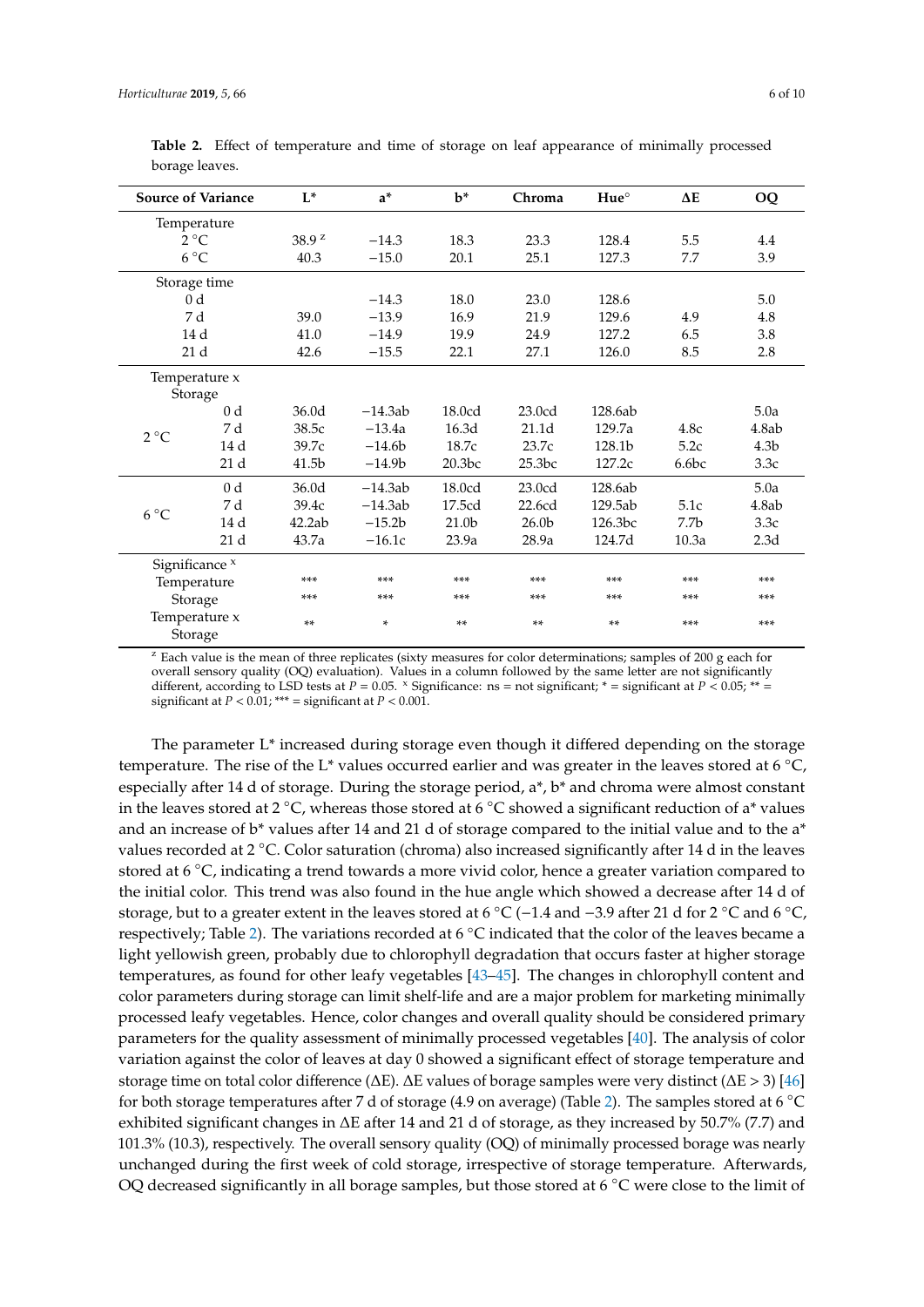<span id="page-6-1"></span>marketability after 14 d of storage  $(3.3)$  and had lost marketability at the end of the experiment  $(2.3)$ (Figure 2). Minimally processed borage leaves stored at 2 °C had an OQ score higher than four after 14 d and were still marketable after 21 d of cold storage.



**Figure 2.** Influence of temperature and time of storage on overall sensory quality (OQ) of minimally **Figure 2.** Influence of temperature and time of storage on overall sensory quality (OQ) of minimally processed borage leaves (5: excellent or having a fresh appearance; 3: average-limit of marketability; processed borage leaves (5: excellent or having a fresh appearance; 3: average-limit of marketability; 1: unmarketable). 1: unmarketable).

Minimally processed borage leaves exhibited a shelf life longer than the expiration date usually Minimally processed borage leaves exhibited a shelf life longer than the expiration date usually adopted for fresh-cut vegetables (7–10 d), especially when stored continuously at a low temperature, adopted for fresh-cut vegetables (7–10 d), especially when stored continuously at a low temperature, as was also found for other minimally processed leafy vegetables packed in plastic bags [40,43,47– as was also found for other minimally processed leafy vegetables packed in plastic bags [\[40,](#page-8-12)[43,](#page-8-16)[47,](#page-9-0)[48\]](#page-9-1).

 $\overline{a}$ . ∆E increased (R<sup>2</sup> = 0.994 and R<sup>2</sup> = 0.987 for 2 °C and 6 °C, respectively). This correlation confirmed that total color difference ( $\Delta E$ ) can be considered a sensitive parameter for the evaluation of the  $t_{\text{rel}}$  color difference ( $\alpha$  sensitive parameter for the evaluation of the evaluation of the evaluation of the evaluation of the evaluation of the evaluation of the evaluation of the evaluation of the evaluation of th The perceived quality was negatively correlated to color difference, as it linearly decreased as perceived quality.

# **4. Conclusions**

**4. Conclusions** These results suggest that borage plants can be minimally processed to produce detached whole For the transport quality can be consumed that constraints  $\frac{1}{2}$  consumed to examination  $\frac{1}{2}$  and  $\frac{1}{2}$  and  $\frac{1}{2}$  consumption. Storage temperature can significantly influence the rate of quality loss. Mini processed borage leaves stored at 2 °C showed lower color and chemical modifications, and a longer procedure crigorem to exercising the rate of  $\sim$  consumed at  $\sim$  and were still marketable after 21 d of storage. leaves with good quality characteristics that could satisfy consumer demand for varying their vegetable

**Author Contributions:** Conceptualization, C.M. and A.M. (Alessandro Miceli); data curation, C.M. and A.M. (Alessandro Miceli); formal analysis, A.M. (Alessandro Miceli); funding acquisition, F.D.; investigation, C.M., A.M. (Alessandra Moncada), F.V. and A.M. (Alessandro Miceli); methodology, C.M. and A.M. (Alessandro Miceli); supervision, A.M. (Alessandro Miceli); validation, A.M. (Alessandro Miceli); writing—original draft, A.M. (Alessandro Miceli); writing—review and editing, C.M. and A.M. (Alessandro Miceli).

**Funding:** This research received no external funding.

**Conflicts of Interest:** The authors declare no conflict of interest.

#### **References**

<span id="page-6-0"></span>1. Tyler, V.E. *The Honest Herbal*, 3rd ed.; Haworth Press: New York, NY, USA, 1993; pp. 51–53.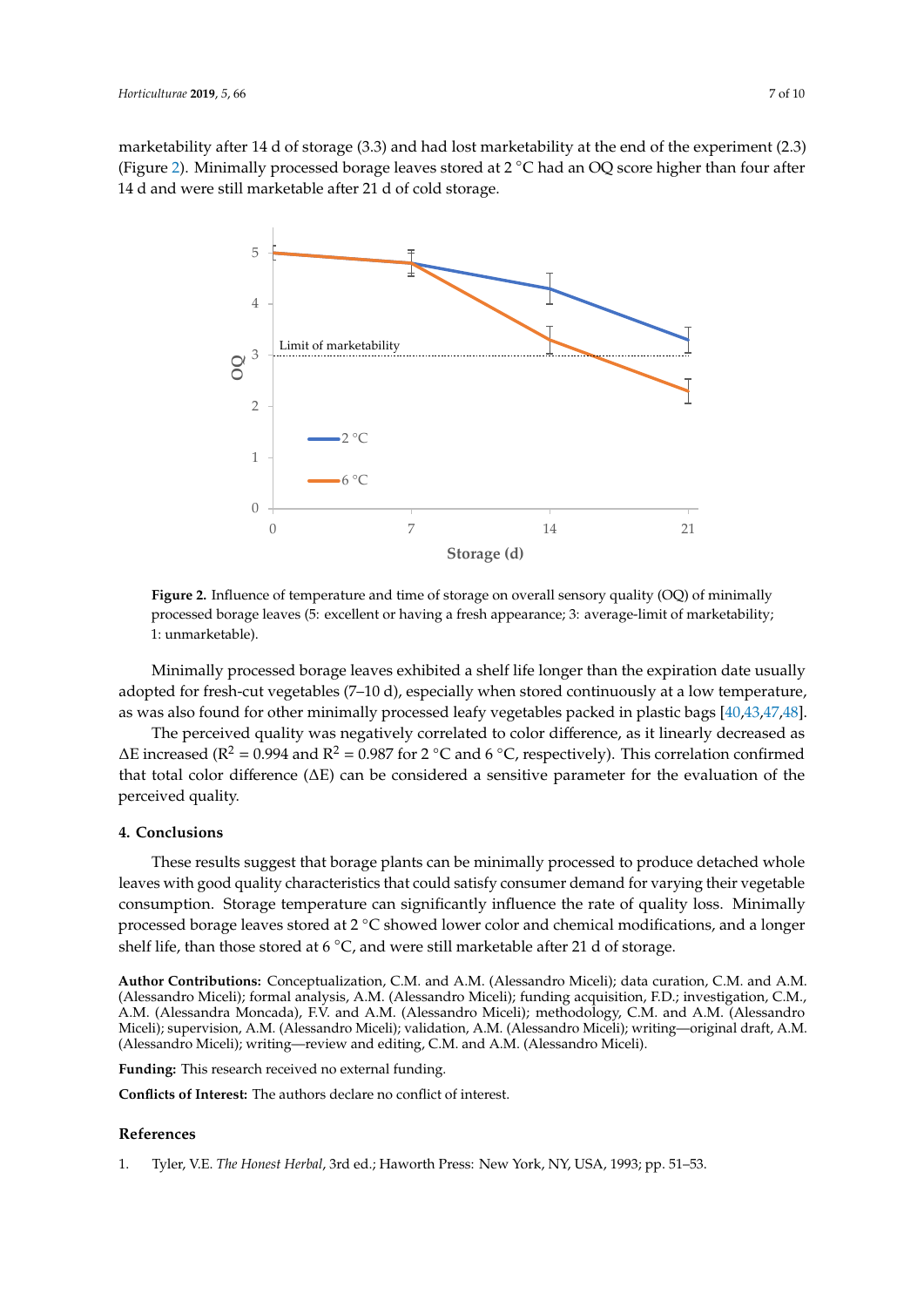- 2. Hassan Gilani, A.; Bashir, S.; Khan, A. Pharmacological basis for the use of *Borago o*ffi*cinalis* in gastro intestinal, respiratory and cardiovascular disorders. *J. Ethnopharmacol.* **2007**, *114*, 393–399. [\[CrossRef\]](http://dx.doi.org/10.1016/j.jep.2007.08.032) [\[PubMed\]](http://www.ncbi.nlm.nih.gov/pubmed/17900837)
- <span id="page-7-0"></span>3. Prakash, V. *Leafy Spices*; CRC Press Inc.: Boca Raton, FL, USA, 1990.
- <span id="page-7-1"></span>4. Bandoniene, D.; Murkovic, M. The detection of radical scavenging compounds in crude extract of borage (*Borago o*ffi*cinalis* L.) by using an on line HPLC-DPPH method. *J. Biochem. Biophys. Method.* **2002**, *53*, 45–49. [\[CrossRef\]](http://dx.doi.org/10.1016/S0165-022X(02)00091-X)
- <span id="page-7-7"></span>5. Duke, J.A. *Handbook of Phytochemical Constituents of GRAS Herbs and other Economical Plants*; CRC Press: London, UK, 1992.
- 6. Gudej, P.; Tomczyk, M. Chromatographic analysis of polyphenolic compounds from the herbs of *Borago o*ffi*cinalis* (L). *Herba Polon.* **1996**, *42*, 252–256.
- <span id="page-7-2"></span>7. Larson, K.M.; Roby, M.R.; Stermitz, F.R. Unsaturated pyrrolizidines from borage (*Borago o*ffi*cinalis*), a common garden herb. *J. Nat. Prod.* **1984**, *47*, 747–748. [\[CrossRef\]](http://dx.doi.org/10.1021/np50034a045)
- <span id="page-7-3"></span>8. Abolhassani, M. Antibacterial effect of Borage (*Echium amoenum*) on Staphylococcus aureus. *Braz. J. Infect. Dis.* **2004**, *8*, 382–385. [\[CrossRef\]](http://dx.doi.org/10.1590/S1413-86702004000500008) [\[PubMed\]](http://www.ncbi.nlm.nih.gov/pubmed/15798815)
- 9. Ahmad, I.; Mehmood, Z.; Mohammad, F. Screening of some Indian medicinal plants for their antimicrobial properties. *J. Ethnopharmacol.* **1998**, *62*, 183–193. [\[CrossRef\]](http://dx.doi.org/10.1016/S0378-8741(98)00055-5)
- <span id="page-7-4"></span>10. Miceli, A.; Aleo, A.; Corona, O.; Sardina, M.T.; Mammina, C.; Settanni, L. Antibacterial activity of *Borago o*ffi*cinalis* and *Brassica juncea* aqueous extracts evaluated in vitro and in situ using different food model systems. *Food Control.* **2014**, *40*, 157–164. [\[CrossRef\]](http://dx.doi.org/10.1016/j.foodcont.2013.12.006)
- <span id="page-7-5"></span>11. Río-Celestino, M.D.; Font, R.; deHaro-Bailón, A. Distribution of fatty acids in edible organs and seed fractions of borage (*Borago o*ffi*cinalis* L.). *J. Sci. Food Agric.* **2008**, *88*, 248–255. [\[CrossRef\]](http://dx.doi.org/10.1002/jsfa.3080)
- <span id="page-7-6"></span>12. Van Gool, C.J.; Thijs, C.; Henquet, C.J.; van Houwelingen, A.C.; Dagnelie, P.C.; Schrander, J.; Menheere, P.; van den Brandt, P.A. γ-Linolenic acid supplementation for prophylaxis of atopic dermatitis—A randomized controlled trial in infants at high familial risk. *Am. J. Clin. Nutr.* **2003**, *77*, 943–951. [\[CrossRef\]](http://dx.doi.org/10.1093/ajcn/77.4.943)
- <span id="page-7-8"></span>13. Miceli, A.; Francesca, N.; Moschetti, G.; Settanni, L. The influence of addition of *Borago o*ffi*cinalis* with antibacterial activity on the sensory quality of fresh pasta. *Int. J. Gastron. Food Sci.* **2015**, *2*, 93–97. [\[CrossRef\]](http://dx.doi.org/10.1016/j.ijgfs.2014.12.004)
- <span id="page-7-9"></span>14. Barrett, D.M.; Beaulieu, J.C.; Shewfelt, R. Color. Flavor. Texture. and Nutritional Quality of Fresh-Cut Fruits and Vegetables: Desirable Levels. Instrumental and Sensory Measurement. and the Effects of Processing. *Crit. Rev. Food Sci. Nutr.* **2010**, *50*, 369–389. [\[CrossRef\]](http://dx.doi.org/10.1080/10408391003626322) [\[PubMed\]](http://www.ncbi.nlm.nih.gov/pubmed/20373184)
- <span id="page-7-10"></span>15. Brocklehurst, T.F.; Zaman-Wong, C.M.; Lund, B.M. A note on the microbiology of retail packs of prepared salad vegetables. *J. Appl. Bacteriol.* **1987**, *63*, 409–415. [\[PubMed\]](http://www.ncbi.nlm.nih.gov/pubmed/3126172)
- <span id="page-7-11"></span>16. Krasaekoopt, W.; Bhandari, B. Fresh-Cut Vegetables. In *Handbook of Vegetables and Vegetable Processing*; Sinha, N.K., Ed.; John Wiley & Sons: Hobaken, NJ, USA, 2011; pp. 221–242.
- <span id="page-7-12"></span>17. European Parliament and the Council of European Union. *Regulation (EC) No 852*/*2004 of the European Parliament and of the Council of 29 April 2004 on the Hygiene of Foodstu*ff*s*; OJ L 139; European Parliament/The Council of European Union: Brussels, Belgium, 2004.
- <span id="page-7-13"></span>18. Ministry of Agricultural, Food and Forestry Policies. *Italian Ministerial Decree n. 3746*/*2014. Gazzetta U*ffi*ciale della Repubblica Italiana, 12 Agosto 2014*; Ministry of Agricultural, Food and Forestry Policies: Rome, Italy, 2014.
- <span id="page-7-14"></span>19. Garcìa-Gimeno, R.M.; Zurera-Cosano, G. Determination of ready-to-eat vegetable salad shelf-life. *Int. J. Food Microbiol.* **1997**, *36*, 31–38. [\[CrossRef\]](http://dx.doi.org/10.1016/S0168-1605(96)01238-X)
- <span id="page-7-15"></span>20. McGuire, R.G. Reporting of objective color measurements. *Hortic. Sci.* **1992**, *27*, 1254–1255. [\[CrossRef\]](http://dx.doi.org/10.21273/HORTSCI.27.12.1254)
- <span id="page-7-16"></span>21. Ayala-Zavala, J.F.; Del-Toro-Sánchez, L.; Alvarez-Parrilla, E.; González-Aguilar, G.A. High relative humidity in package of fresh-cut fruits and vegetables: Advantage or disadvantage considering microbiological problems and antimicrobial delivering systems? *J. Food Sci.* **2008**, *73*, R41–R47. [\[CrossRef\]](http://dx.doi.org/10.1111/j.1750-3841.2008.00705.x) [\[PubMed\]](http://www.ncbi.nlm.nih.gov/pubmed/18460138)
- <span id="page-7-17"></span>22. Paull, R. Effect of temperature and relative humidity on fresh commodity quality. *Postharvest Biol. Technol.* **1999**, *15*, 263–277. [\[CrossRef\]](http://dx.doi.org/10.1016/S0925-5214(98)00090-8)
- <span id="page-7-18"></span>23. Nunes, C.N.; Emond, J.P. Relationship between weight loss and visual quality of fruits and vegetables. *Proc. Fla. State Hortic. Soc.* **2007**, *120*, 235–245.
- <span id="page-7-19"></span>24. Robinson, J.E.; Browne, K.M.; Burton, W.G. Storage characteristics of some vegetables and soft fruits. *Ann. Appl. Biol.* **1975**, *81*, 399–408. [\[CrossRef\]](http://dx.doi.org/10.1111/j.1744-7348.1975.tb01656.x)
- <span id="page-7-20"></span>25. Roura, S.I.; Davidovich, L.A.; Del Valle, C.E. Postharvest changes in fresh Swiss chard (*Beta vulgaris*, type cycla) under different storage conditions. *J. Food Qual.* **2000**, *23*, 137–147. [\[CrossRef\]](http://dx.doi.org/10.1111/j.1745-4557.2000.tb00201.x)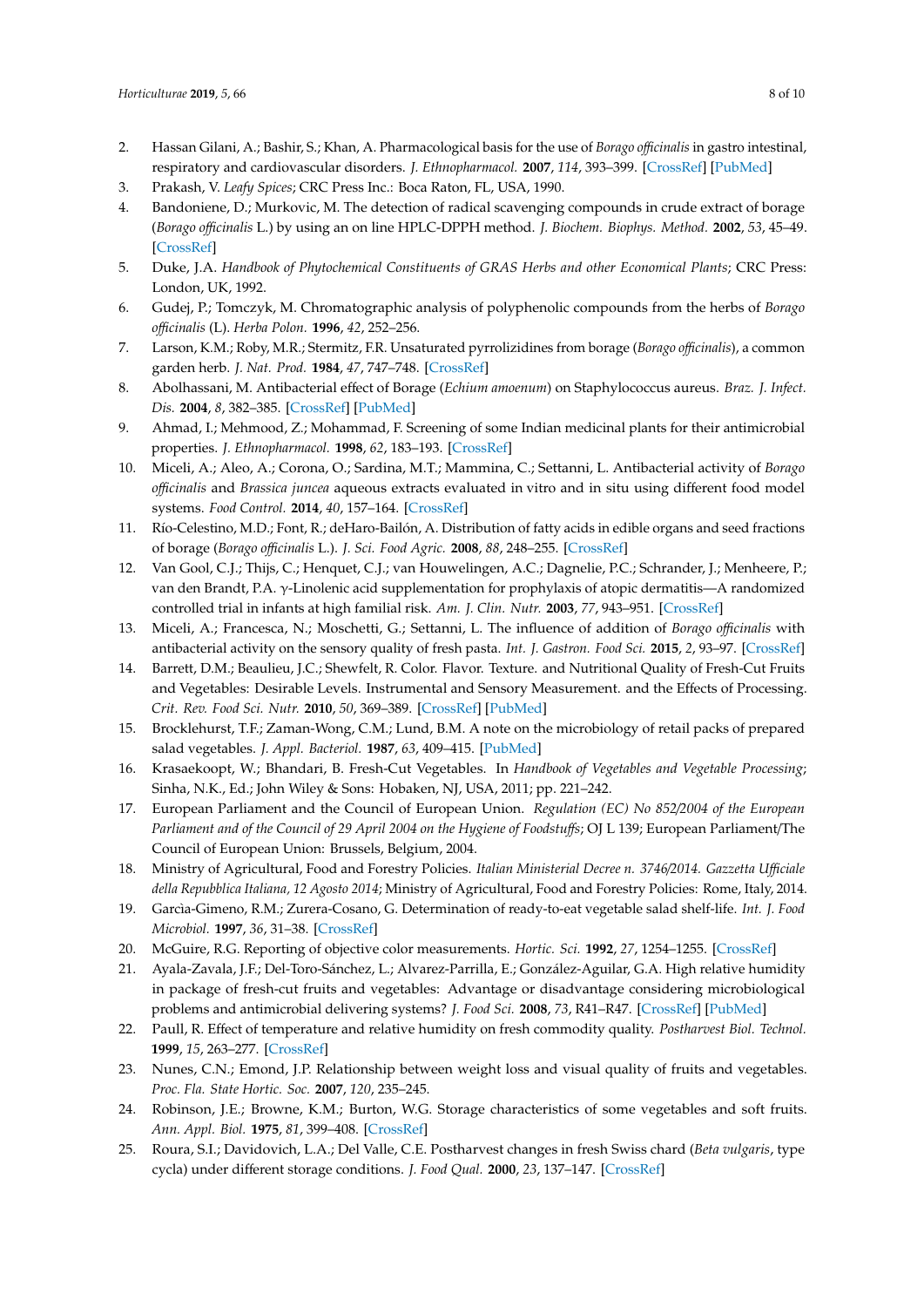- <span id="page-8-0"></span>26. Roura, S.I.; Davidovich, L.A.; Del Valle, C.E. Quality loss in minimally processed Swiss chard related to amount of damaged area. *Lebensm. Wiss. Technol.* **2000**, *33*, 53–59. [\[CrossRef\]](http://dx.doi.org/10.1006/fstl.1999.0615)
- <span id="page-8-1"></span>27. Alfonzo, A.; Gaglio, R.; Miceli, A.; Francesca, N.; Di Gerlando, R.; Moschetti, G.; Settanni, L. Shelf life evaluation of fresh-cut red chicory subjected to different minimal processes. *Food Microbiol.* **2018**, *73*, 298–304. [\[CrossRef\]](http://dx.doi.org/10.1016/j.fm.2018.02.008) [\[PubMed\]](http://www.ncbi.nlm.nih.gov/pubmed/29526216)
- 28. Miceli, A.; Gaglio, R.; Francesca, N.; Ciminata, A.; Moschetti, G.; Settanni, L. Evolution of shelf life parameters of ready-to eat escarole (*Cichorium endivia* var. *latifolium*) subjected to different cutting operations. *Scientia Hortic.* **2019**, *247*, 175–183. [\[CrossRef\]](http://dx.doi.org/10.1016/j.scienta.2018.12.023)
- <span id="page-8-14"></span>29. Miceli, A.; Romano, C.; Moncada, A.; D'Anna, F.; Vetrano, F. Effect of cold storage on the quality of minimally processed cauliflower. *Carpath. J. Food Sci. Technol.* **2015**, *7*, 70–74.
- <span id="page-8-2"></span>30. Miceli, A.; Vetrano, F.; Romano, C. Effect of hot air treatment on minimally processed cauliflower. *Acta Hortic.* **2013**, *1005*, 309–314. [\[CrossRef\]](http://dx.doi.org/10.17660/ActaHortic.2013.1005.35)
- <span id="page-8-3"></span>31. Eheart, M.S.; Odland, D. Storage of fresh broccoli and green beans. *J. Am. Diet. Assoc.* **1972**, *60*, 402–406. [\[PubMed\]](http://www.ncbi.nlm.nih.gov/pubmed/5018370)
- <span id="page-8-4"></span>32. Wu, Y.; Perry, A.K.; Klein, B.P. Vitamin C and B-carotene in fresh and frozen green beans and broccoli in a simulated system. *J. Food Qual.* **1992**, *15*, 87–96. [\[CrossRef\]](http://dx.doi.org/10.1111/j.1745-4557.1992.tb00977.x)
- <span id="page-8-5"></span>33. Esteve, M.; Farre, R.; Frigola, A. Changes in ascorbic acid content of green asparagus during the harvesting period and storage. *J. Agric. Food Chem.* **1995**, *43*, 2058–2061. [\[CrossRef\]](http://dx.doi.org/10.1021/jf00056a019)
- <span id="page-8-6"></span>34. Howard, L.A.; Wong, A.D.; Perry, A.K.; Klein, B.P. β-Carotene and ascorbic acid retention in fresh and processed vegetables. *J. Food Sci.* **1999**, *64*, 929–936. [\[CrossRef\]](http://dx.doi.org/10.1111/j.1365-2621.1999.tb15943.x)
- <span id="page-8-7"></span>35. Miceli, A.; Miceli, C. Effect of nitrogen fertilization on the quality of Swiss chard at harvest and during storage as minimally processed produce. *J. Food Qual.* **2014**, *37*, 125–134. [\[CrossRef\]](http://dx.doi.org/10.1111/jfq.12073)
- <span id="page-8-8"></span>36. Miceli, A.; Vetrano, F.; Sabatino, L.; D'Anna, F.; Moncada, A. Influence of pre-harvest gibberellic acid treatments on post-harvest quality of minimally processed leaf lettuce and rocket. *Horticulturae* **2019**, *5*, 63. [\[CrossRef\]](http://dx.doi.org/10.3390/horticulturae5030063)
- <span id="page-8-9"></span>37. Santamaria, P.; Elia, A.; Serio, F.; Todaro, E. A survey of nitrate and oxalate content in fresh vegetables. *J. Sci. Food Agric.* **1999**, *79*, 1882–1888. [\[CrossRef\]](http://dx.doi.org/10.1002/(SICI)1097-0010(199910)79:13<1882::AID-JSFA450>3.0.CO;2-D)
- <span id="page-8-10"></span>38. Santamaria, P. Nitrate in vegetables: Toxicity, content, intake and EC regulation. *J. Sci. Food Agric.* **2006**, *86*, 10–17. [\[CrossRef\]](http://dx.doi.org/10.1002/jsfa.2351)
- <span id="page-8-11"></span>39. Ferrante, A.; Incrocci, L.; Serra, G. Quality changes during storage of fresh-cut or intact Swiss chard leafy vegetables. *J. Food Agric. Environ.* **2008**, *6*, 60–62.
- <span id="page-8-12"></span>40. Moncada, A.; Miceli, A.; Sabatino, L.; Iapichino, G.; D'Anna, F.; Vetrano, F. Effect of molybdenum rate on yield and quality of lettuce, escarole, and curly endive grown in a floating system. *Agronomy* **2018**, *8*, 171. [\[CrossRef\]](http://dx.doi.org/10.3390/agronomy8090171)
- <span id="page-8-13"></span>41. Miceli, A.; Moncada, A.; Sabatino, L.; Vetrano, F. Effect of Gibberellic Acid on Growth, Yield, and Quality of Leaf Lettuce and Rocket Grown in a Floating System. *Agronomy* **2019**, *9*, 382. [\[CrossRef\]](http://dx.doi.org/10.3390/agronomy9070382)
- <span id="page-8-15"></span>42. La Scalia, G.; Aiello, G.; Miceli, A.; Nasca, A.; Alfonzo, A.; Settanni, L. Effect of vibration on the quality of strawberry fruits caused by simulated transport. *J. Food Process. Eng.* **2016**, *39*, 140–156. [\[CrossRef\]](http://dx.doi.org/10.1111/jfpe.12207)
- <span id="page-8-16"></span>43. Able, A.J.; Wong, L.S.; Prasad, A.; O'Hare, T.J. The physiology of senescence in detached pak choy leaves (*Brassica rapa* var. *chinensis*) during storage at different temperatures. *Postharvest Biol. Technol.* **2005**, *35*, 271–278.
- 44. Koukounaras, A.; Siomos, A.S.; Sfakiotakis, E. Postharvest CO<sub>2</sub> and ethylene production and quality of rocket (*Eruca sativa* Mill.) leaves as affected by leaf age and storage temperature. *Postharvest Biol. Technol.* **2007**, *46*, 167–173. [\[CrossRef\]](http://dx.doi.org/10.1016/j.postharvbio.2007.04.007)
- <span id="page-8-17"></span>45. Yamauchi, N.; Watada, A.E. Regulated chlorophyll degradation in spinach leaves during storage. *J. Am. Soc. Hortic. Sci.* **1991**, *116*, 58–62. [\[CrossRef\]](http://dx.doi.org/10.21273/JASHS.116.1.58)
- <span id="page-8-18"></span>46. Adekunte, A.; Tiwari, B.; Cullen, P.; Scannell, A.; O'Donnell, C. Effect of sonication on color. ascorbic acid and yeast inactivation in tomato juice. *Food Chem.* **2010**, *122*, 500–507. [\[CrossRef\]](http://dx.doi.org/10.1016/j.foodchem.2010.01.026)